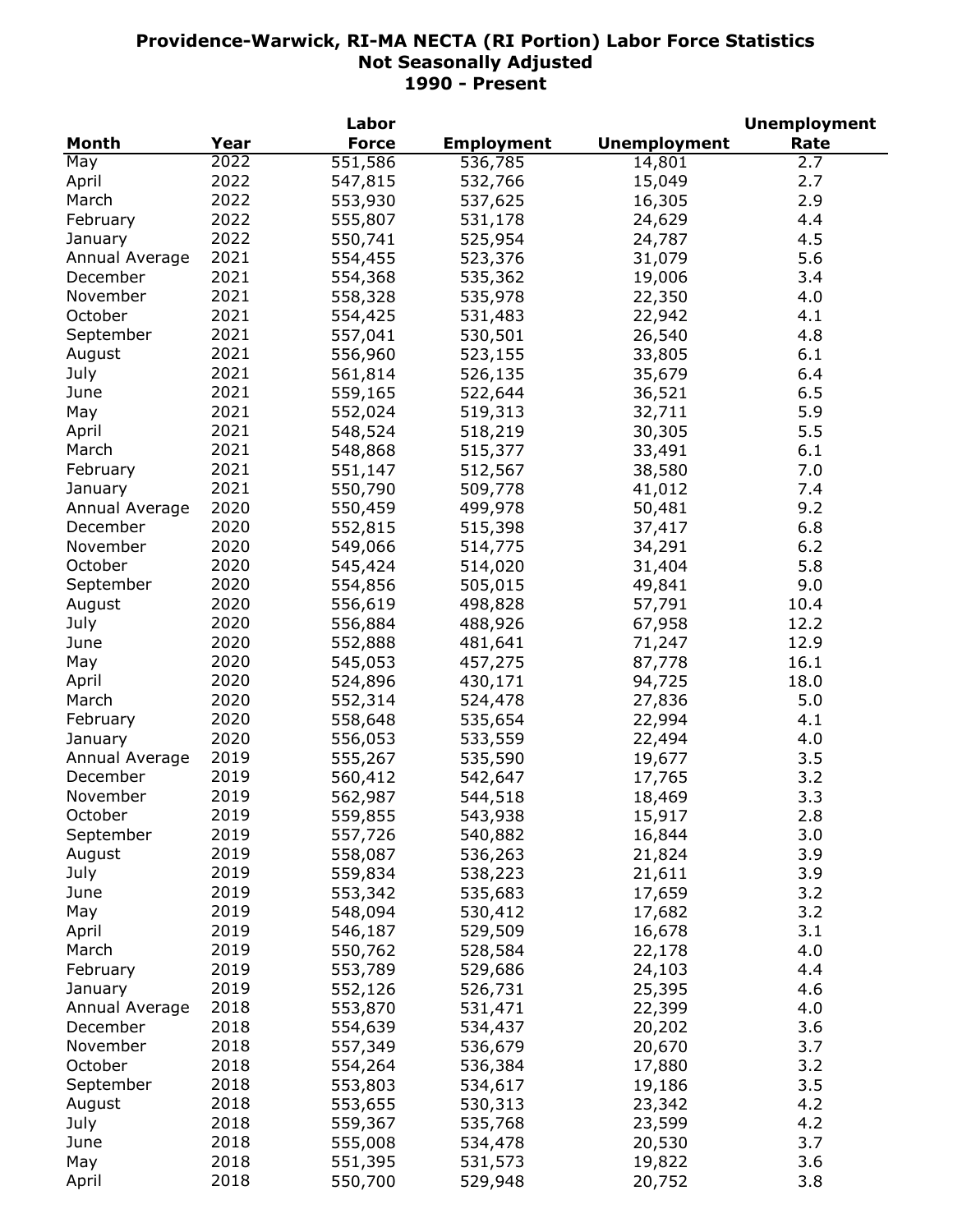| <b>Month</b><br><b>Force</b><br><b>Employment</b><br><b>Unemployment</b><br>Rate<br>Year<br>2018<br>552,213<br>526,713<br>25,500<br>March<br>4.6<br>2018<br>5.2<br>February<br>554,709<br>525,847<br>28,862<br>2018<br>5.2<br>549,343<br>January<br>520,897<br>28,446<br>2017<br>24,701<br>4.5<br>Annual Average<br>550,876<br>526,175<br>2017<br>552,694<br>23,214<br>4.2<br>December<br>529,480<br>November<br>2017<br>554,967<br>24,630<br>530,337<br>4.4<br>October<br>2017<br>551,474<br>529,698<br>21,776<br>3.9<br>September<br>2017<br>553,270<br>530,881<br>22,389<br>4.0<br>2017<br>551,650<br>525,497<br>4.7<br>August<br>26,153<br>2017<br>528,312<br>4.8<br>July<br>554,674<br>26,362<br>2017<br>4.1<br>June<br>551,039<br>528,223<br>22,816<br>2017<br>546,204<br>524,447<br>4.0<br>May<br>21,757<br>2017<br>546,930<br>524,969<br>21,961<br>4.0<br>April<br>2017<br>549,324<br>523,032<br>26,292<br>4.8<br>March<br>2017<br>February<br>550,297<br>521,083<br>29,214<br>5.3<br>2017<br>5.4<br>547,978<br>518,136<br>29,842<br>January<br>2016<br>5.2<br>508,633<br>Annual Average<br>536,417<br>27,784<br>2016<br>4.4<br>December<br>537,584<br>514,065<br>23,519<br>2016<br>November<br>24,075<br>4.5<br>539,062<br>514,987<br>2016<br>October<br>4.5<br>537,535<br>513,518<br>24,017<br>2016<br>535,812<br>4.8<br>September<br>510,084<br>25,728<br>2016<br>538,370<br>29,215<br>5.4<br>August<br>509,155<br>2016<br>541,469<br>511,709<br>29,760<br>5.5<br>July<br>2016<br>5.1<br>538,911<br>511,638<br>27,273<br>June<br>5.0<br>2016<br>532,329<br>505,601<br>26,728<br>May<br>2016<br>533,314<br>5.0<br>April<br>506,483<br>26,831<br>2016<br>5.7<br>March<br>535,030<br>504,368<br>30,662<br>2016<br>February<br>6.1<br>535,225<br>502,584<br>32,641<br>2016<br>6.2<br>532,357<br>499,400<br>32,957<br>January<br>2015<br>6.0<br>Annual Average<br>538,285<br>506,016<br>32,269<br>2015<br>5.3<br>December<br>537,753<br>509,167<br>28,586<br>2015<br>November<br>5.5<br>538,354<br>508,594<br>29,760<br>October<br>2015<br>5.2<br>536,219<br>508,385<br>27,834<br>2015<br>5.2<br>September<br>533,778<br>505,830<br>27,948<br>August<br>2015<br>538,281<br>506,255<br>32,026<br>5.9<br>2015<br>33,232<br>July<br>541,910<br>508,678<br>6.1<br>5.8<br>2015<br>June<br>541,002<br>509,644<br>31,358<br>2015<br>538,741<br>6.1<br>May<br>506,108<br>32,633<br>5.7<br>536,383<br>2015<br>505,756<br>30,627<br>April<br>2015<br>537,423<br>35,519<br>March<br>501,904<br>6.6<br>2015<br>7.0<br>February<br>540,043<br>502,048<br>37,995<br>2015<br>539,528<br>499,818<br>39,710<br>7.4<br>January<br>2014<br>7.7<br>539,389<br>497,763<br>41,626<br>Annual Average<br>6.2<br>2014<br>December<br>540,151<br>506,463<br>33,688<br>2014<br>6.7<br>November<br>541,913<br>505,803<br>36,110<br>October<br>2014<br>6.4<br>540,786<br>505,921<br>34,865<br>September<br>2014<br>6.9<br>538,291<br>500,884<br>37,407<br>2014<br>7.8<br>August<br>542,361<br>500,163<br>42,198<br>2014<br>July<br>43,403<br>8.0<br>544,618<br>501,215<br>2014<br>June<br>39,380<br>7.3<br>541,346<br>501,966<br>2014<br>May<br>536,132<br>41,508<br>7.7<br>494,624<br>2014<br>533,816<br>493,175<br>40,641<br>7.6<br>April |       |      | Labor   |         |        | <b>Unemployment</b> |
|----------------------------------------------------------------------------------------------------------------------------------------------------------------------------------------------------------------------------------------------------------------------------------------------------------------------------------------------------------------------------------------------------------------------------------------------------------------------------------------------------------------------------------------------------------------------------------------------------------------------------------------------------------------------------------------------------------------------------------------------------------------------------------------------------------------------------------------------------------------------------------------------------------------------------------------------------------------------------------------------------------------------------------------------------------------------------------------------------------------------------------------------------------------------------------------------------------------------------------------------------------------------------------------------------------------------------------------------------------------------------------------------------------------------------------------------------------------------------------------------------------------------------------------------------------------------------------------------------------------------------------------------------------------------------------------------------------------------------------------------------------------------------------------------------------------------------------------------------------------------------------------------------------------------------------------------------------------------------------------------------------------------------------------------------------------------------------------------------------------------------------------------------------------------------------------------------------------------------------------------------------------------------------------------------------------------------------------------------------------------------------------------------------------------------------------------------------------------------------------------------------------------------------------------------------------------------------------------------------------------------------------------------------------------------------------------------------------------------------------------------------------------------------------------------------------------------------------------------------------------------------------------------------------------------------------------------------------------------------------------------------------------------------------------------------------------------------------------------------------------------------------------------------------------------------------------------------------------|-------|------|---------|---------|--------|---------------------|
|                                                                                                                                                                                                                                                                                                                                                                                                                                                                                                                                                                                                                                                                                                                                                                                                                                                                                                                                                                                                                                                                                                                                                                                                                                                                                                                                                                                                                                                                                                                                                                                                                                                                                                                                                                                                                                                                                                                                                                                                                                                                                                                                                                                                                                                                                                                                                                                                                                                                                                                                                                                                                                                                                                                                                                                                                                                                                                                                                                                                                                                                                                                                                                                                                      |       |      |         |         |        |                     |
|                                                                                                                                                                                                                                                                                                                                                                                                                                                                                                                                                                                                                                                                                                                                                                                                                                                                                                                                                                                                                                                                                                                                                                                                                                                                                                                                                                                                                                                                                                                                                                                                                                                                                                                                                                                                                                                                                                                                                                                                                                                                                                                                                                                                                                                                                                                                                                                                                                                                                                                                                                                                                                                                                                                                                                                                                                                                                                                                                                                                                                                                                                                                                                                                                      |       |      |         |         |        |                     |
|                                                                                                                                                                                                                                                                                                                                                                                                                                                                                                                                                                                                                                                                                                                                                                                                                                                                                                                                                                                                                                                                                                                                                                                                                                                                                                                                                                                                                                                                                                                                                                                                                                                                                                                                                                                                                                                                                                                                                                                                                                                                                                                                                                                                                                                                                                                                                                                                                                                                                                                                                                                                                                                                                                                                                                                                                                                                                                                                                                                                                                                                                                                                                                                                                      |       |      |         |         |        |                     |
|                                                                                                                                                                                                                                                                                                                                                                                                                                                                                                                                                                                                                                                                                                                                                                                                                                                                                                                                                                                                                                                                                                                                                                                                                                                                                                                                                                                                                                                                                                                                                                                                                                                                                                                                                                                                                                                                                                                                                                                                                                                                                                                                                                                                                                                                                                                                                                                                                                                                                                                                                                                                                                                                                                                                                                                                                                                                                                                                                                                                                                                                                                                                                                                                                      |       |      |         |         |        |                     |
|                                                                                                                                                                                                                                                                                                                                                                                                                                                                                                                                                                                                                                                                                                                                                                                                                                                                                                                                                                                                                                                                                                                                                                                                                                                                                                                                                                                                                                                                                                                                                                                                                                                                                                                                                                                                                                                                                                                                                                                                                                                                                                                                                                                                                                                                                                                                                                                                                                                                                                                                                                                                                                                                                                                                                                                                                                                                                                                                                                                                                                                                                                                                                                                                                      |       |      |         |         |        |                     |
|                                                                                                                                                                                                                                                                                                                                                                                                                                                                                                                                                                                                                                                                                                                                                                                                                                                                                                                                                                                                                                                                                                                                                                                                                                                                                                                                                                                                                                                                                                                                                                                                                                                                                                                                                                                                                                                                                                                                                                                                                                                                                                                                                                                                                                                                                                                                                                                                                                                                                                                                                                                                                                                                                                                                                                                                                                                                                                                                                                                                                                                                                                                                                                                                                      |       |      |         |         |        |                     |
|                                                                                                                                                                                                                                                                                                                                                                                                                                                                                                                                                                                                                                                                                                                                                                                                                                                                                                                                                                                                                                                                                                                                                                                                                                                                                                                                                                                                                                                                                                                                                                                                                                                                                                                                                                                                                                                                                                                                                                                                                                                                                                                                                                                                                                                                                                                                                                                                                                                                                                                                                                                                                                                                                                                                                                                                                                                                                                                                                                                                                                                                                                                                                                                                                      |       |      |         |         |        |                     |
|                                                                                                                                                                                                                                                                                                                                                                                                                                                                                                                                                                                                                                                                                                                                                                                                                                                                                                                                                                                                                                                                                                                                                                                                                                                                                                                                                                                                                                                                                                                                                                                                                                                                                                                                                                                                                                                                                                                                                                                                                                                                                                                                                                                                                                                                                                                                                                                                                                                                                                                                                                                                                                                                                                                                                                                                                                                                                                                                                                                                                                                                                                                                                                                                                      |       |      |         |         |        |                     |
|                                                                                                                                                                                                                                                                                                                                                                                                                                                                                                                                                                                                                                                                                                                                                                                                                                                                                                                                                                                                                                                                                                                                                                                                                                                                                                                                                                                                                                                                                                                                                                                                                                                                                                                                                                                                                                                                                                                                                                                                                                                                                                                                                                                                                                                                                                                                                                                                                                                                                                                                                                                                                                                                                                                                                                                                                                                                                                                                                                                                                                                                                                                                                                                                                      |       |      |         |         |        |                     |
|                                                                                                                                                                                                                                                                                                                                                                                                                                                                                                                                                                                                                                                                                                                                                                                                                                                                                                                                                                                                                                                                                                                                                                                                                                                                                                                                                                                                                                                                                                                                                                                                                                                                                                                                                                                                                                                                                                                                                                                                                                                                                                                                                                                                                                                                                                                                                                                                                                                                                                                                                                                                                                                                                                                                                                                                                                                                                                                                                                                                                                                                                                                                                                                                                      |       |      |         |         |        |                     |
|                                                                                                                                                                                                                                                                                                                                                                                                                                                                                                                                                                                                                                                                                                                                                                                                                                                                                                                                                                                                                                                                                                                                                                                                                                                                                                                                                                                                                                                                                                                                                                                                                                                                                                                                                                                                                                                                                                                                                                                                                                                                                                                                                                                                                                                                                                                                                                                                                                                                                                                                                                                                                                                                                                                                                                                                                                                                                                                                                                                                                                                                                                                                                                                                                      |       |      |         |         |        |                     |
|                                                                                                                                                                                                                                                                                                                                                                                                                                                                                                                                                                                                                                                                                                                                                                                                                                                                                                                                                                                                                                                                                                                                                                                                                                                                                                                                                                                                                                                                                                                                                                                                                                                                                                                                                                                                                                                                                                                                                                                                                                                                                                                                                                                                                                                                                                                                                                                                                                                                                                                                                                                                                                                                                                                                                                                                                                                                                                                                                                                                                                                                                                                                                                                                                      |       |      |         |         |        |                     |
|                                                                                                                                                                                                                                                                                                                                                                                                                                                                                                                                                                                                                                                                                                                                                                                                                                                                                                                                                                                                                                                                                                                                                                                                                                                                                                                                                                                                                                                                                                                                                                                                                                                                                                                                                                                                                                                                                                                                                                                                                                                                                                                                                                                                                                                                                                                                                                                                                                                                                                                                                                                                                                                                                                                                                                                                                                                                                                                                                                                                                                                                                                                                                                                                                      |       |      |         |         |        |                     |
|                                                                                                                                                                                                                                                                                                                                                                                                                                                                                                                                                                                                                                                                                                                                                                                                                                                                                                                                                                                                                                                                                                                                                                                                                                                                                                                                                                                                                                                                                                                                                                                                                                                                                                                                                                                                                                                                                                                                                                                                                                                                                                                                                                                                                                                                                                                                                                                                                                                                                                                                                                                                                                                                                                                                                                                                                                                                                                                                                                                                                                                                                                                                                                                                                      |       |      |         |         |        |                     |
|                                                                                                                                                                                                                                                                                                                                                                                                                                                                                                                                                                                                                                                                                                                                                                                                                                                                                                                                                                                                                                                                                                                                                                                                                                                                                                                                                                                                                                                                                                                                                                                                                                                                                                                                                                                                                                                                                                                                                                                                                                                                                                                                                                                                                                                                                                                                                                                                                                                                                                                                                                                                                                                                                                                                                                                                                                                                                                                                                                                                                                                                                                                                                                                                                      |       |      |         |         |        |                     |
|                                                                                                                                                                                                                                                                                                                                                                                                                                                                                                                                                                                                                                                                                                                                                                                                                                                                                                                                                                                                                                                                                                                                                                                                                                                                                                                                                                                                                                                                                                                                                                                                                                                                                                                                                                                                                                                                                                                                                                                                                                                                                                                                                                                                                                                                                                                                                                                                                                                                                                                                                                                                                                                                                                                                                                                                                                                                                                                                                                                                                                                                                                                                                                                                                      |       |      |         |         |        |                     |
|                                                                                                                                                                                                                                                                                                                                                                                                                                                                                                                                                                                                                                                                                                                                                                                                                                                                                                                                                                                                                                                                                                                                                                                                                                                                                                                                                                                                                                                                                                                                                                                                                                                                                                                                                                                                                                                                                                                                                                                                                                                                                                                                                                                                                                                                                                                                                                                                                                                                                                                                                                                                                                                                                                                                                                                                                                                                                                                                                                                                                                                                                                                                                                                                                      |       |      |         |         |        |                     |
|                                                                                                                                                                                                                                                                                                                                                                                                                                                                                                                                                                                                                                                                                                                                                                                                                                                                                                                                                                                                                                                                                                                                                                                                                                                                                                                                                                                                                                                                                                                                                                                                                                                                                                                                                                                                                                                                                                                                                                                                                                                                                                                                                                                                                                                                                                                                                                                                                                                                                                                                                                                                                                                                                                                                                                                                                                                                                                                                                                                                                                                                                                                                                                                                                      |       |      |         |         |        |                     |
|                                                                                                                                                                                                                                                                                                                                                                                                                                                                                                                                                                                                                                                                                                                                                                                                                                                                                                                                                                                                                                                                                                                                                                                                                                                                                                                                                                                                                                                                                                                                                                                                                                                                                                                                                                                                                                                                                                                                                                                                                                                                                                                                                                                                                                                                                                                                                                                                                                                                                                                                                                                                                                                                                                                                                                                                                                                                                                                                                                                                                                                                                                                                                                                                                      |       |      |         |         |        |                     |
|                                                                                                                                                                                                                                                                                                                                                                                                                                                                                                                                                                                                                                                                                                                                                                                                                                                                                                                                                                                                                                                                                                                                                                                                                                                                                                                                                                                                                                                                                                                                                                                                                                                                                                                                                                                                                                                                                                                                                                                                                                                                                                                                                                                                                                                                                                                                                                                                                                                                                                                                                                                                                                                                                                                                                                                                                                                                                                                                                                                                                                                                                                                                                                                                                      |       |      |         |         |        |                     |
|                                                                                                                                                                                                                                                                                                                                                                                                                                                                                                                                                                                                                                                                                                                                                                                                                                                                                                                                                                                                                                                                                                                                                                                                                                                                                                                                                                                                                                                                                                                                                                                                                                                                                                                                                                                                                                                                                                                                                                                                                                                                                                                                                                                                                                                                                                                                                                                                                                                                                                                                                                                                                                                                                                                                                                                                                                                                                                                                                                                                                                                                                                                                                                                                                      |       |      |         |         |        |                     |
|                                                                                                                                                                                                                                                                                                                                                                                                                                                                                                                                                                                                                                                                                                                                                                                                                                                                                                                                                                                                                                                                                                                                                                                                                                                                                                                                                                                                                                                                                                                                                                                                                                                                                                                                                                                                                                                                                                                                                                                                                                                                                                                                                                                                                                                                                                                                                                                                                                                                                                                                                                                                                                                                                                                                                                                                                                                                                                                                                                                                                                                                                                                                                                                                                      |       |      |         |         |        |                     |
|                                                                                                                                                                                                                                                                                                                                                                                                                                                                                                                                                                                                                                                                                                                                                                                                                                                                                                                                                                                                                                                                                                                                                                                                                                                                                                                                                                                                                                                                                                                                                                                                                                                                                                                                                                                                                                                                                                                                                                                                                                                                                                                                                                                                                                                                                                                                                                                                                                                                                                                                                                                                                                                                                                                                                                                                                                                                                                                                                                                                                                                                                                                                                                                                                      |       |      |         |         |        |                     |
|                                                                                                                                                                                                                                                                                                                                                                                                                                                                                                                                                                                                                                                                                                                                                                                                                                                                                                                                                                                                                                                                                                                                                                                                                                                                                                                                                                                                                                                                                                                                                                                                                                                                                                                                                                                                                                                                                                                                                                                                                                                                                                                                                                                                                                                                                                                                                                                                                                                                                                                                                                                                                                                                                                                                                                                                                                                                                                                                                                                                                                                                                                                                                                                                                      |       |      |         |         |        |                     |
|                                                                                                                                                                                                                                                                                                                                                                                                                                                                                                                                                                                                                                                                                                                                                                                                                                                                                                                                                                                                                                                                                                                                                                                                                                                                                                                                                                                                                                                                                                                                                                                                                                                                                                                                                                                                                                                                                                                                                                                                                                                                                                                                                                                                                                                                                                                                                                                                                                                                                                                                                                                                                                                                                                                                                                                                                                                                                                                                                                                                                                                                                                                                                                                                                      |       |      |         |         |        |                     |
|                                                                                                                                                                                                                                                                                                                                                                                                                                                                                                                                                                                                                                                                                                                                                                                                                                                                                                                                                                                                                                                                                                                                                                                                                                                                                                                                                                                                                                                                                                                                                                                                                                                                                                                                                                                                                                                                                                                                                                                                                                                                                                                                                                                                                                                                                                                                                                                                                                                                                                                                                                                                                                                                                                                                                                                                                                                                                                                                                                                                                                                                                                                                                                                                                      |       |      |         |         |        |                     |
|                                                                                                                                                                                                                                                                                                                                                                                                                                                                                                                                                                                                                                                                                                                                                                                                                                                                                                                                                                                                                                                                                                                                                                                                                                                                                                                                                                                                                                                                                                                                                                                                                                                                                                                                                                                                                                                                                                                                                                                                                                                                                                                                                                                                                                                                                                                                                                                                                                                                                                                                                                                                                                                                                                                                                                                                                                                                                                                                                                                                                                                                                                                                                                                                                      |       |      |         |         |        |                     |
|                                                                                                                                                                                                                                                                                                                                                                                                                                                                                                                                                                                                                                                                                                                                                                                                                                                                                                                                                                                                                                                                                                                                                                                                                                                                                                                                                                                                                                                                                                                                                                                                                                                                                                                                                                                                                                                                                                                                                                                                                                                                                                                                                                                                                                                                                                                                                                                                                                                                                                                                                                                                                                                                                                                                                                                                                                                                                                                                                                                                                                                                                                                                                                                                                      |       |      |         |         |        |                     |
|                                                                                                                                                                                                                                                                                                                                                                                                                                                                                                                                                                                                                                                                                                                                                                                                                                                                                                                                                                                                                                                                                                                                                                                                                                                                                                                                                                                                                                                                                                                                                                                                                                                                                                                                                                                                                                                                                                                                                                                                                                                                                                                                                                                                                                                                                                                                                                                                                                                                                                                                                                                                                                                                                                                                                                                                                                                                                                                                                                                                                                                                                                                                                                                                                      |       |      |         |         |        |                     |
|                                                                                                                                                                                                                                                                                                                                                                                                                                                                                                                                                                                                                                                                                                                                                                                                                                                                                                                                                                                                                                                                                                                                                                                                                                                                                                                                                                                                                                                                                                                                                                                                                                                                                                                                                                                                                                                                                                                                                                                                                                                                                                                                                                                                                                                                                                                                                                                                                                                                                                                                                                                                                                                                                                                                                                                                                                                                                                                                                                                                                                                                                                                                                                                                                      |       |      |         |         |        |                     |
|                                                                                                                                                                                                                                                                                                                                                                                                                                                                                                                                                                                                                                                                                                                                                                                                                                                                                                                                                                                                                                                                                                                                                                                                                                                                                                                                                                                                                                                                                                                                                                                                                                                                                                                                                                                                                                                                                                                                                                                                                                                                                                                                                                                                                                                                                                                                                                                                                                                                                                                                                                                                                                                                                                                                                                                                                                                                                                                                                                                                                                                                                                                                                                                                                      |       |      |         |         |        |                     |
|                                                                                                                                                                                                                                                                                                                                                                                                                                                                                                                                                                                                                                                                                                                                                                                                                                                                                                                                                                                                                                                                                                                                                                                                                                                                                                                                                                                                                                                                                                                                                                                                                                                                                                                                                                                                                                                                                                                                                                                                                                                                                                                                                                                                                                                                                                                                                                                                                                                                                                                                                                                                                                                                                                                                                                                                                                                                                                                                                                                                                                                                                                                                                                                                                      |       |      |         |         |        |                     |
|                                                                                                                                                                                                                                                                                                                                                                                                                                                                                                                                                                                                                                                                                                                                                                                                                                                                                                                                                                                                                                                                                                                                                                                                                                                                                                                                                                                                                                                                                                                                                                                                                                                                                                                                                                                                                                                                                                                                                                                                                                                                                                                                                                                                                                                                                                                                                                                                                                                                                                                                                                                                                                                                                                                                                                                                                                                                                                                                                                                                                                                                                                                                                                                                                      |       |      |         |         |        |                     |
|                                                                                                                                                                                                                                                                                                                                                                                                                                                                                                                                                                                                                                                                                                                                                                                                                                                                                                                                                                                                                                                                                                                                                                                                                                                                                                                                                                                                                                                                                                                                                                                                                                                                                                                                                                                                                                                                                                                                                                                                                                                                                                                                                                                                                                                                                                                                                                                                                                                                                                                                                                                                                                                                                                                                                                                                                                                                                                                                                                                                                                                                                                                                                                                                                      |       |      |         |         |        |                     |
|                                                                                                                                                                                                                                                                                                                                                                                                                                                                                                                                                                                                                                                                                                                                                                                                                                                                                                                                                                                                                                                                                                                                                                                                                                                                                                                                                                                                                                                                                                                                                                                                                                                                                                                                                                                                                                                                                                                                                                                                                                                                                                                                                                                                                                                                                                                                                                                                                                                                                                                                                                                                                                                                                                                                                                                                                                                                                                                                                                                                                                                                                                                                                                                                                      |       |      |         |         |        |                     |
|                                                                                                                                                                                                                                                                                                                                                                                                                                                                                                                                                                                                                                                                                                                                                                                                                                                                                                                                                                                                                                                                                                                                                                                                                                                                                                                                                                                                                                                                                                                                                                                                                                                                                                                                                                                                                                                                                                                                                                                                                                                                                                                                                                                                                                                                                                                                                                                                                                                                                                                                                                                                                                                                                                                                                                                                                                                                                                                                                                                                                                                                                                                                                                                                                      |       |      |         |         |        |                     |
|                                                                                                                                                                                                                                                                                                                                                                                                                                                                                                                                                                                                                                                                                                                                                                                                                                                                                                                                                                                                                                                                                                                                                                                                                                                                                                                                                                                                                                                                                                                                                                                                                                                                                                                                                                                                                                                                                                                                                                                                                                                                                                                                                                                                                                                                                                                                                                                                                                                                                                                                                                                                                                                                                                                                                                                                                                                                                                                                                                                                                                                                                                                                                                                                                      |       |      |         |         |        |                     |
|                                                                                                                                                                                                                                                                                                                                                                                                                                                                                                                                                                                                                                                                                                                                                                                                                                                                                                                                                                                                                                                                                                                                                                                                                                                                                                                                                                                                                                                                                                                                                                                                                                                                                                                                                                                                                                                                                                                                                                                                                                                                                                                                                                                                                                                                                                                                                                                                                                                                                                                                                                                                                                                                                                                                                                                                                                                                                                                                                                                                                                                                                                                                                                                                                      |       |      |         |         |        |                     |
|                                                                                                                                                                                                                                                                                                                                                                                                                                                                                                                                                                                                                                                                                                                                                                                                                                                                                                                                                                                                                                                                                                                                                                                                                                                                                                                                                                                                                                                                                                                                                                                                                                                                                                                                                                                                                                                                                                                                                                                                                                                                                                                                                                                                                                                                                                                                                                                                                                                                                                                                                                                                                                                                                                                                                                                                                                                                                                                                                                                                                                                                                                                                                                                                                      |       |      |         |         |        |                     |
|                                                                                                                                                                                                                                                                                                                                                                                                                                                                                                                                                                                                                                                                                                                                                                                                                                                                                                                                                                                                                                                                                                                                                                                                                                                                                                                                                                                                                                                                                                                                                                                                                                                                                                                                                                                                                                                                                                                                                                                                                                                                                                                                                                                                                                                                                                                                                                                                                                                                                                                                                                                                                                                                                                                                                                                                                                                                                                                                                                                                                                                                                                                                                                                                                      |       |      |         |         |        |                     |
|                                                                                                                                                                                                                                                                                                                                                                                                                                                                                                                                                                                                                                                                                                                                                                                                                                                                                                                                                                                                                                                                                                                                                                                                                                                                                                                                                                                                                                                                                                                                                                                                                                                                                                                                                                                                                                                                                                                                                                                                                                                                                                                                                                                                                                                                                                                                                                                                                                                                                                                                                                                                                                                                                                                                                                                                                                                                                                                                                                                                                                                                                                                                                                                                                      |       |      |         |         |        |                     |
|                                                                                                                                                                                                                                                                                                                                                                                                                                                                                                                                                                                                                                                                                                                                                                                                                                                                                                                                                                                                                                                                                                                                                                                                                                                                                                                                                                                                                                                                                                                                                                                                                                                                                                                                                                                                                                                                                                                                                                                                                                                                                                                                                                                                                                                                                                                                                                                                                                                                                                                                                                                                                                                                                                                                                                                                                                                                                                                                                                                                                                                                                                                                                                                                                      |       |      |         |         |        |                     |
|                                                                                                                                                                                                                                                                                                                                                                                                                                                                                                                                                                                                                                                                                                                                                                                                                                                                                                                                                                                                                                                                                                                                                                                                                                                                                                                                                                                                                                                                                                                                                                                                                                                                                                                                                                                                                                                                                                                                                                                                                                                                                                                                                                                                                                                                                                                                                                                                                                                                                                                                                                                                                                                                                                                                                                                                                                                                                                                                                                                                                                                                                                                                                                                                                      |       |      |         |         |        |                     |
|                                                                                                                                                                                                                                                                                                                                                                                                                                                                                                                                                                                                                                                                                                                                                                                                                                                                                                                                                                                                                                                                                                                                                                                                                                                                                                                                                                                                                                                                                                                                                                                                                                                                                                                                                                                                                                                                                                                                                                                                                                                                                                                                                                                                                                                                                                                                                                                                                                                                                                                                                                                                                                                                                                                                                                                                                                                                                                                                                                                                                                                                                                                                                                                                                      |       |      |         |         |        |                     |
|                                                                                                                                                                                                                                                                                                                                                                                                                                                                                                                                                                                                                                                                                                                                                                                                                                                                                                                                                                                                                                                                                                                                                                                                                                                                                                                                                                                                                                                                                                                                                                                                                                                                                                                                                                                                                                                                                                                                                                                                                                                                                                                                                                                                                                                                                                                                                                                                                                                                                                                                                                                                                                                                                                                                                                                                                                                                                                                                                                                                                                                                                                                                                                                                                      |       |      |         |         |        |                     |
|                                                                                                                                                                                                                                                                                                                                                                                                                                                                                                                                                                                                                                                                                                                                                                                                                                                                                                                                                                                                                                                                                                                                                                                                                                                                                                                                                                                                                                                                                                                                                                                                                                                                                                                                                                                                                                                                                                                                                                                                                                                                                                                                                                                                                                                                                                                                                                                                                                                                                                                                                                                                                                                                                                                                                                                                                                                                                                                                                                                                                                                                                                                                                                                                                      |       |      |         |         |        |                     |
|                                                                                                                                                                                                                                                                                                                                                                                                                                                                                                                                                                                                                                                                                                                                                                                                                                                                                                                                                                                                                                                                                                                                                                                                                                                                                                                                                                                                                                                                                                                                                                                                                                                                                                                                                                                                                                                                                                                                                                                                                                                                                                                                                                                                                                                                                                                                                                                                                                                                                                                                                                                                                                                                                                                                                                                                                                                                                                                                                                                                                                                                                                                                                                                                                      |       |      |         |         |        |                     |
|                                                                                                                                                                                                                                                                                                                                                                                                                                                                                                                                                                                                                                                                                                                                                                                                                                                                                                                                                                                                                                                                                                                                                                                                                                                                                                                                                                                                                                                                                                                                                                                                                                                                                                                                                                                                                                                                                                                                                                                                                                                                                                                                                                                                                                                                                                                                                                                                                                                                                                                                                                                                                                                                                                                                                                                                                                                                                                                                                                                                                                                                                                                                                                                                                      |       |      |         |         |        |                     |
|                                                                                                                                                                                                                                                                                                                                                                                                                                                                                                                                                                                                                                                                                                                                                                                                                                                                                                                                                                                                                                                                                                                                                                                                                                                                                                                                                                                                                                                                                                                                                                                                                                                                                                                                                                                                                                                                                                                                                                                                                                                                                                                                                                                                                                                                                                                                                                                                                                                                                                                                                                                                                                                                                                                                                                                                                                                                                                                                                                                                                                                                                                                                                                                                                      |       |      |         |         |        |                     |
|                                                                                                                                                                                                                                                                                                                                                                                                                                                                                                                                                                                                                                                                                                                                                                                                                                                                                                                                                                                                                                                                                                                                                                                                                                                                                                                                                                                                                                                                                                                                                                                                                                                                                                                                                                                                                                                                                                                                                                                                                                                                                                                                                                                                                                                                                                                                                                                                                                                                                                                                                                                                                                                                                                                                                                                                                                                                                                                                                                                                                                                                                                                                                                                                                      |       |      |         |         |        |                     |
|                                                                                                                                                                                                                                                                                                                                                                                                                                                                                                                                                                                                                                                                                                                                                                                                                                                                                                                                                                                                                                                                                                                                                                                                                                                                                                                                                                                                                                                                                                                                                                                                                                                                                                                                                                                                                                                                                                                                                                                                                                                                                                                                                                                                                                                                                                                                                                                                                                                                                                                                                                                                                                                                                                                                                                                                                                                                                                                                                                                                                                                                                                                                                                                                                      |       |      |         |         |        |                     |
|                                                                                                                                                                                                                                                                                                                                                                                                                                                                                                                                                                                                                                                                                                                                                                                                                                                                                                                                                                                                                                                                                                                                                                                                                                                                                                                                                                                                                                                                                                                                                                                                                                                                                                                                                                                                                                                                                                                                                                                                                                                                                                                                                                                                                                                                                                                                                                                                                                                                                                                                                                                                                                                                                                                                                                                                                                                                                                                                                                                                                                                                                                                                                                                                                      |       |      |         |         |        |                     |
|                                                                                                                                                                                                                                                                                                                                                                                                                                                                                                                                                                                                                                                                                                                                                                                                                                                                                                                                                                                                                                                                                                                                                                                                                                                                                                                                                                                                                                                                                                                                                                                                                                                                                                                                                                                                                                                                                                                                                                                                                                                                                                                                                                                                                                                                                                                                                                                                                                                                                                                                                                                                                                                                                                                                                                                                                                                                                                                                                                                                                                                                                                                                                                                                                      |       |      |         |         |        |                     |
|                                                                                                                                                                                                                                                                                                                                                                                                                                                                                                                                                                                                                                                                                                                                                                                                                                                                                                                                                                                                                                                                                                                                                                                                                                                                                                                                                                                                                                                                                                                                                                                                                                                                                                                                                                                                                                                                                                                                                                                                                                                                                                                                                                                                                                                                                                                                                                                                                                                                                                                                                                                                                                                                                                                                                                                                                                                                                                                                                                                                                                                                                                                                                                                                                      |       |      |         |         |        |                     |
|                                                                                                                                                                                                                                                                                                                                                                                                                                                                                                                                                                                                                                                                                                                                                                                                                                                                                                                                                                                                                                                                                                                                                                                                                                                                                                                                                                                                                                                                                                                                                                                                                                                                                                                                                                                                                                                                                                                                                                                                                                                                                                                                                                                                                                                                                                                                                                                                                                                                                                                                                                                                                                                                                                                                                                                                                                                                                                                                                                                                                                                                                                                                                                                                                      |       |      |         |         |        |                     |
|                                                                                                                                                                                                                                                                                                                                                                                                                                                                                                                                                                                                                                                                                                                                                                                                                                                                                                                                                                                                                                                                                                                                                                                                                                                                                                                                                                                                                                                                                                                                                                                                                                                                                                                                                                                                                                                                                                                                                                                                                                                                                                                                                                                                                                                                                                                                                                                                                                                                                                                                                                                                                                                                                                                                                                                                                                                                                                                                                                                                                                                                                                                                                                                                                      | March | 2014 | 537,558 | 489,515 | 48,043 | 8.9                 |
| 2014<br>539,017<br>50,468<br>9.4<br>February<br>488,549                                                                                                                                                                                                                                                                                                                                                                                                                                                                                                                                                                                                                                                                                                                                                                                                                                                                                                                                                                                                                                                                                                                                                                                                                                                                                                                                                                                                                                                                                                                                                                                                                                                                                                                                                                                                                                                                                                                                                                                                                                                                                                                                                                                                                                                                                                                                                                                                                                                                                                                                                                                                                                                                                                                                                                                                                                                                                                                                                                                                                                                                                                                                                              |       |      |         |         |        |                     |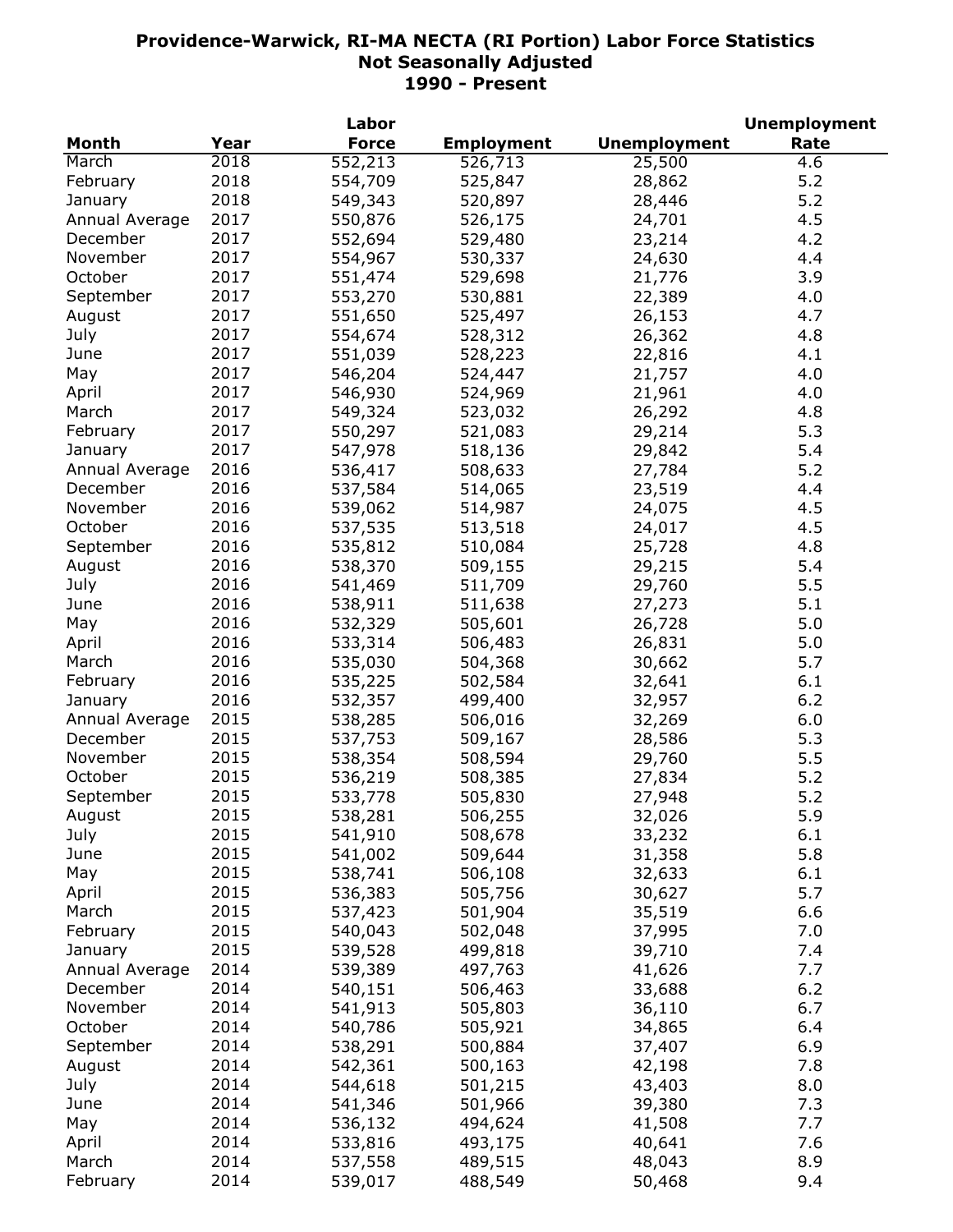|                |      | Labor        |                   |                     | <b>Unemployment</b> |
|----------------|------|--------------|-------------------|---------------------|---------------------|
| <b>Month</b>   | Year | <b>Force</b> | <b>Employment</b> | <b>Unemployment</b> | Rate                |
| January        | 2014 | 536,674      | 484, 878          | 51,796              | 9.7                 |
| Annual Average | 2013 | 541,248      | 490,138           | 51,110              | 9.4                 |
| December       | 2013 | 539,498      | 492,622           | 46,876              | 8.7                 |
| November       | 2013 | 542,794      | 494,363           | 48,431              | 8.9                 |
| October        | 2013 | 540,596      | 491,828           | 48,768              | 9.0                 |
| September      | 2013 | 540,803      | 491,432           | 49,371              | 9.1                 |
| August         | 2013 | 542,670      | 490,000           | 52,670              | 9.7                 |
| July           | 2013 | 546,592      | 492,967           | 53,625              | 9.8                 |
| June           | 2013 | 544,892      | 494,103           | 50,789              | 9.3                 |
| May            | 2013 | 538,246      | 488,226           | 50,020              | 9.3                 |
| April          | 2013 | 536,458      | 488,139           | 48,319              | 9.0                 |
| March          | 2013 | 537,060      | 485,317           |                     | 9.6                 |
|                | 2013 |              |                   | 51,743              |                     |
| February       |      | 542,137      | 487,341           | 54,796              | 10.1                |
| January        | 2013 | 543,227      | 485,318           | 57,909              | 10.7                |
| Annual Average | 2012 | 542,500      | 487,186           | 55,314              | 10.2                |
| December       | 2012 | 547,112      | 496,238           | 50,874              | 9.3                 |
| November       | 2012 | 546,743      | 495,680           | 51,063              | 9.3                 |
| October        | 2012 | 548,879      | 497,532           | 51,347              | 9.4                 |
| September      | 2012 | 544,685      | 493,289           | 51,396              | 9.4                 |
| August         | 2012 | 545,486      | 489,395           | 56,091              | 10.3                |
| July           | 2012 | 547,828      | 489,131           | 58,697              | 10.7                |
| June           | 2012 | 544,418      | 489,295           | 55,123              | 10.1                |
| May            | 2012 | 538,592      | 484,237           | 54,355              | 10.1                |
| April          | 2012 | 534,171      | 481,066           | 53,105              | 9.9                 |
| March          | 2012 | 536,021      | 478,059           | 57,962              | 10.8                |
| February       | 2012 | 538,524      | 477,131           | 61,393              | 11.4                |
| January        | 2012 | 537,536      | 475,178           | 62,358              | 11.6                |
| Annual Average | 2011 | 544,119      | 484,245           | 59,874              | 11.0                |
| December       | 2011 | 543,301      | 485,810           | 57,491              | 10.6                |
| November       | 2011 | 545,190      | 487,624           | 57,566              | 10.6                |
| October        | 2011 | 544,314      | 486,864           | 57,450              | 10.6                |
| September      | 2011 | 541,910      | 484,083           | 57,827              | 10.7                |
| August         | 2011 | 544,982      | 484,628           | 60,354              | 11.1                |
| July           | 2011 | 546,803      | 485,115           | 61,688              | 11.3                |
| June           | 2011 | 546,101      | 487,719           | 58,382              | 10.7                |
| May            | 2011 | 541,052      | 483,226           | 57,826              | 10.7                |
| April          | 2011 | 541,144      | 483,971           | 57,173              | 10.6                |
| March          | 2011 | 543,070      | 481,157           | 61,913              | 11.4                |
|                | 2011 | 544,591      |                   | 64,419              | 11.8                |
| February       |      |              | 480,172           |                     |                     |
| January        | 2011 | 546,971      | 480,572           | 66,399              | 12.1                |
| Annual Average | 2010 | 553,145      | 488,745           | 64,400              | 11.6                |
| December       | 2010 | 551,519      | 490,509           | 61,010              | 11.1                |
| November       | 2010 | 554,007      | 491,100           | 62,907              | 11.4                |
| October        | 2010 | 551,584      | 491,492           | 60,092              | 10.9                |
| September      | 2010 | 552,373      | 491,915           | 60,458              | 10.9                |
| August         | 2010 | 558,169      | 493,239           | 64,930              | 11.6                |
| July           | 2010 | 559,374      | 493,864           | 65,510              | 11.7                |
| June           | 2010 | 555,150      | 493,210           | 61,940              | 11.2                |
| May            | 2010 | 550,840      | 487,718           | 63,122              | 11.5                |
| April          | 2010 | 552,182      | 487,958           | 64,224              | 11.6                |
| March          | 2010 | 550,789      | 482,761           | 68,028              | 12.4                |
| February       | 2010 | 550,978      | 481,164           | 69,814              | 12.7                |
| January        | 2010 | 550,782      | 480,015           | 70,767              | 12.8                |
| Annual Average | 2009 | 551,763      | 488,388           | 63,375              | 11.5                |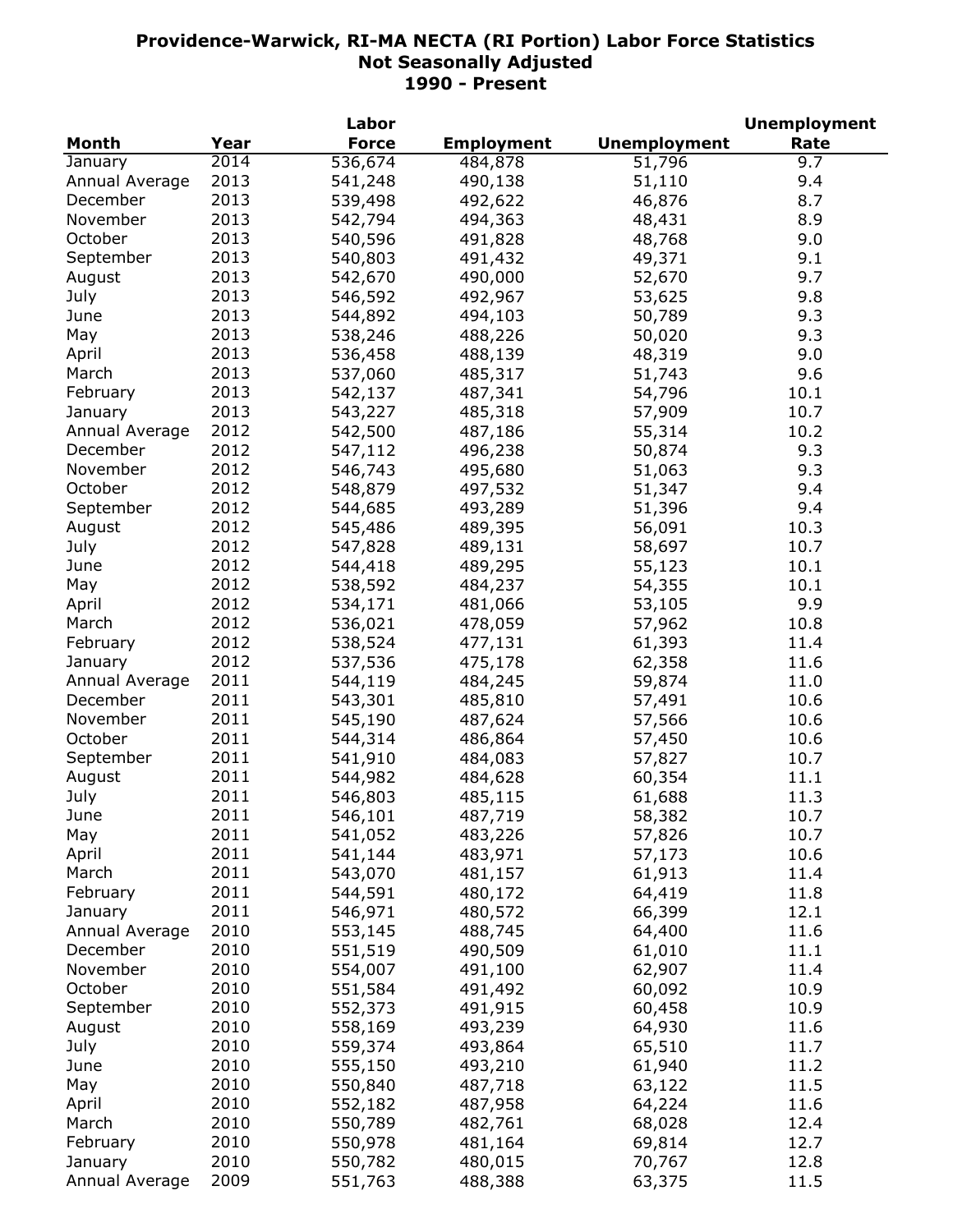|                |      | Labor        |                   |                     | <b>Unemployment</b> |
|----------------|------|--------------|-------------------|---------------------|---------------------|
| <b>Month</b>   | Year | <b>Force</b> | <b>Employment</b> | <b>Unemployment</b> | Rate                |
| December       | 2009 | 550,328      | 486,864           | 63,464              | 11.5                |
| November       | 2009 | 553,078      | 490,866           | 62,212              | 11.2                |
| October        | 2009 | 549,829      | 488,187           | 61,642              | 11.2                |
| September      | 2009 | 549,494      | 487,388           | 62,106              | 11.3                |
| August         | 2009 | 555,402      | 490,927           | 64,475              | 11.6                |
| July           | 2009 | 559,656      | 493,489           | 66,167              | 11.8                |
| June           | 2009 | 556,555      | 492,608           | 63,947              | 11.5                |
| May            | 2009 | 549,248      | 485,830           | 63,418              | 11.5                |
| April          | 2009 | 549,684      | 487,218           | 62,466              | 11.4                |
| March          | 2009 | 549,531      | 485,018           | 64,513              | 11.7                |
| February       | 2009 | 550,436      | 486,064           | 64,372              | 11.7                |
| January        | 2009 | 547,913      | 486,195           | 61,718              | 11.3                |
|                |      |              |                   |                     | 7.6                 |
| Annual Average | 2008 | 548,804      | 507,110           | 41,694              |                     |
| December       | 2008 | 550,323      | 499,005           | 51,318              | 9.3                 |
| November       | 2008 | 550,902      | 504,233           | 46,669              | 8.5                 |
| October        | 2008 | 548,958      | 504,470           | 44,488              | 8.1                 |
| September      | 2008 | 547,943      | 504,983           | 42,960              | 7.8                 |
| August         | 2008 | 551,641      | 506,043           | 45,598              | 8.3                 |
| July           | 2008 | 554,852      | 510,757           | 44,095              | 7.9                 |
| June           | 2008 | 551,402      | 512,035           | 39,367              | 7.1                 |
| May            | 2008 | 544,688      | 506,703           | 37,985              | 7.0                 |
| April          | 2008 | 544,144      | 510,276           | 33,868              | 6.2                 |
| March          | 2008 | 545,415      | 508,194           | 37,221              | 6.8                 |
| February       | 2008 | 545,714      | 508,024           | 37,690              | 6.9                 |
| January        | 2008 | 549,658      | 510,592           | 39,066              | 7.1                 |
| Annual Average | 2007 | 551,973      | 523,719           | 28,254              | 5.1                 |
| December       | 2007 | 553,872      | 522,211           | 31,661              | 5.7                 |
| November       | 2007 | 555,248      | 526,558           | 28,690              | 5.2                 |
| October        | 2007 | 552,240      | 525,180           | 27,060              | 4.9                 |
| September      | 2007 | 551,719      | 524,893           | 26,826              | 4.9                 |
| August         | 2007 | 552,066      | 523,056           | 29,010              | 5.3                 |
| July           | 2007 | 556,998      | 526,803           | 30,195              | 5.4                 |
| June           | 2007 | 554,469      | 528,352           | 26,117              | 4.7                 |
| May            | 2007 | 548,203      | 522,613           | 25,590              | 4.7                 |
| April          | 2007 | 547,403      | 521,602           | 25,801              | 4.7                 |
| March          | 2007 | 548,719      | 521,739           | 26,980              | 4.9                 |
| February       | 2007 | 550,414      | 520,808           | 29,606              | 5.4                 |
| January        | 2007 | 552,322      | 520,816           | 31,506              | 5.7                 |
| Annual Average | 2006 | 552,368      | 523,368           | 29,000              | 5.3                 |
| December       | 2006 | 556,100      | 530,626           | 25,474              | 4.6                 |
| November       | 2006 | 557,148      | 531,145           | 26,003              | 4.7                 |
| October        | 2006 | 554,061      | 529,713           | 24,348              | 4.4                 |
| September      | 2006 |              |                   |                     |                     |
|                |      | 552,289      | 526,545           | 25,744              | 4.7                 |
| August         | 2006 | 555,784      | 525,652           | 30,132              | 5.4                 |
| July           | 2006 | 558,310      | 526,687           | 31,623              | 5.7                 |
| June           | 2006 | 555,812      | 526,641           | 29,171              | 5.2                 |
| May            | 2006 | 548,695      | 520,095           | 28,600              | 5.2                 |
| April          | 2006 | 547,870      | 518,980           | 28,890              | 5.3                 |
| March          | 2006 | 546,955      | 515,780           | 31,175              | 5.7                 |
| February       | 2006 | 547,818      | 514,434           | 33,384              | 6.1                 |
| January        | 2006 | 547,568      | 514,118           | 33,450              | 6.1                 |
| Annual Average | 2005 | 544,525      | 516,477           | 28,048              | 5.2                 |
| December       | 2005 | 551,652      | 523,840           | 27,812              | 5.0                 |
| November       | 2005 | 552,796      | 525,394           | 27,402              | 5.0                 |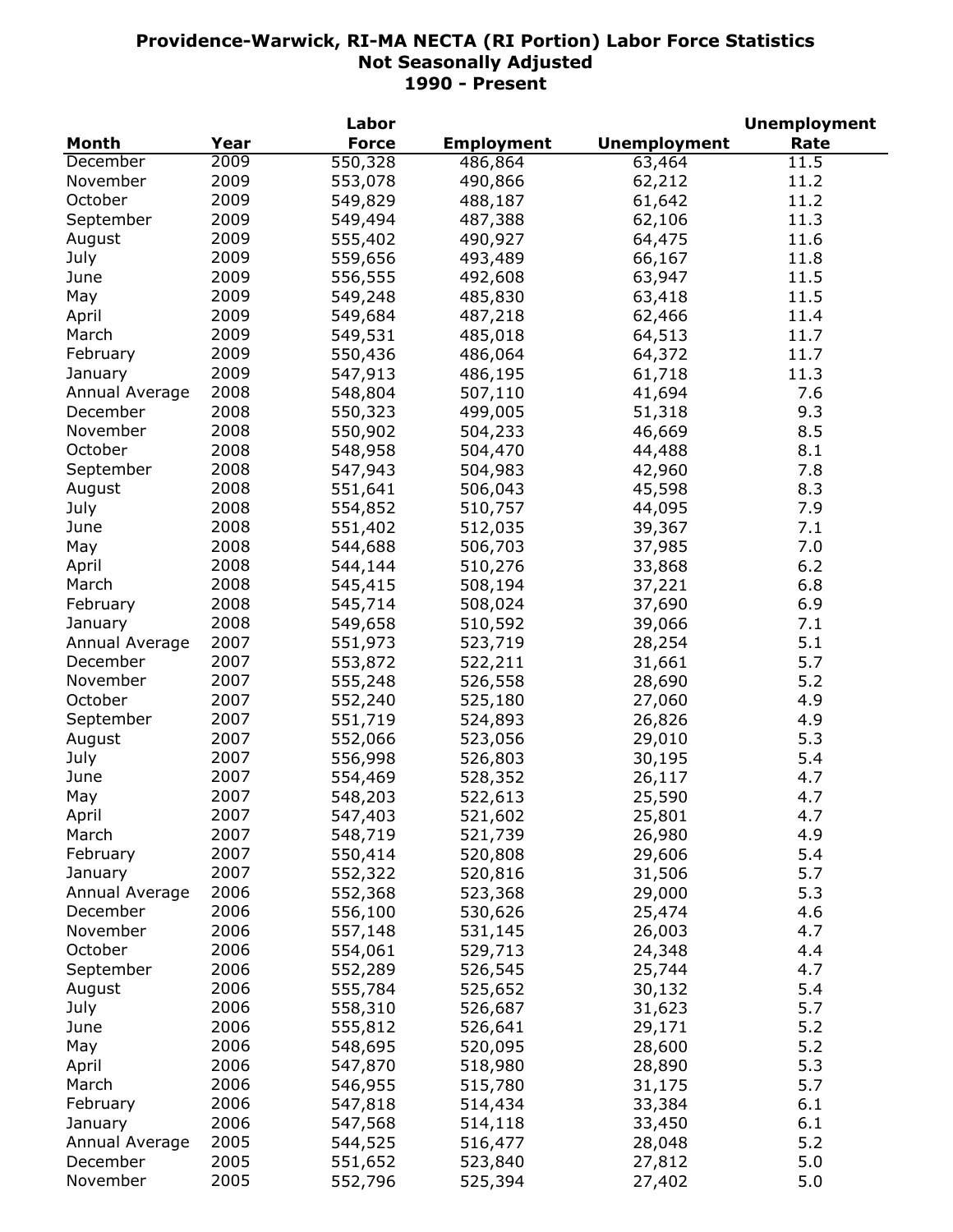|                |      | Labor        |                   |                     | <b>Unemployment</b> |
|----------------|------|--------------|-------------------|---------------------|---------------------|
| Month          | Year | <b>Force</b> | <b>Employment</b> | <b>Unemployment</b> | Rate                |
| October        | 2005 | 549,995      | 523,391           | 26,604              | 4.8                 |
| September      | 2005 | 548,753      | 520,864           | 27,889              | 5.1                 |
| August         | 2005 | 551,005      | 521,883           | 29,122              | 5.3                 |
| July           | 2005 | 551,452      | 521,427           | 30,025              | 5.4                 |
| June           | 2005 | 546,452      | 519,180           | 27,272              | 5.0                 |
| May            | 2005 | 538,389      | 513,354           | 25,035              | 4.6                 |
| April          | 2005 | 536,889      | 511,396           | 25,493              | 4.7                 |
| March          | 2005 | 536,242      | 507,244           | 28,998              | 5.4                 |
| February       | 2005 | 535,817      | 505,441           | 30,376              | 5.7                 |
| January        | 2005 | 534,852      | 504,307           | 30,545              | 5.7                 |
| Annual Average | 2004 | 537,129      | 508,798           | 28,331              | 5.3                 |
| December       | 2004 |              |                   |                     | 4.4                 |
|                |      | 537,058      | 513,207           | 23,851              |                     |
| November       | 2004 | 538,367      | 515,225           | 23,142              | 4.3                 |
| October        | 2004 | 535,101      | 512,870           | 22,231              | 4.2                 |
| September      | 2004 | 533,397      | 510,268           | 23,129              | 4.3                 |
| August         | 2004 | 538,433      | 510,961           | 27,472              | 5.1                 |
| July           | 2004 | 543,170      | 512,871           | 30,299              | 5.6                 |
| June           | 2004 | 540,095      | 510,753           | 29,342              | 5.4                 |
| May            | 2004 | 533,589      | 504,953           | 28,636              | 5.4                 |
| April          | 2004 | 534,639      | 504,569           | 30,070              | 5.6                 |
| March          | 2004 | 535,747      | 502,201           | 33,546              | 6.3                 |
| February       | 2004 | 536,221      | 503,234           | 32,987              | 6.2                 |
| January        | 2004 | 539,732      | 504,466           | 35,266              | 6.5                 |
| Annual Average | 2003 | 542,075      | 511,649           | 30,426              | 5.6                 |
| December       | 2003 | 541,188      | 514,055           | 27,133              | 5.0                 |
| November       | 2003 | 543,143      | 515,623           | 27,520              | 5.1                 |
| October        | 2003 | 539,555      | 513,513           | 26,042              | 4.8                 |
| September      | 2003 | 538,377      | 511,941           | 26,436              | 4.9                 |
| August         | 2003 | 542,658      | 512,390           | 30,268              | 5.6                 |
| July           | 2003 | 546,168      | 514,279           | 31,889              | 5.8                 |
| June           | 2003 | 547,366      | 515,713           | 31,653              | 5.8                 |
| May            | 2003 | 539,260      | 509,563           | 29,697              | 5.5                 |
| April          | 2003 | 540,369      | 510,637           | 29,732              | 5.5                 |
| March          | 2003 | 541,544      | 508,164           | 33,380              | 6.2                 |
| February       | 2003 | 543,081      | 508,291           | 34,790              | 6.4                 |
| January        | 2003 | 542,184      | 505,613           | 36,571              | 6.7                 |
| Annual Average | 2002 | 531,728      | 504,478           | 27,250              | 5.1                 |
| December       | 2002 | 540,370      | 511,613           |                     | 5.3                 |
|                | 2002 |              |                   | 28,757              | 5.2                 |
| November       | 2002 | 540,796      | 512,746           | 28,050              |                     |
| October        |      | 537,502      | 510,580           | 26,922              | 5.0                 |
| September      | 2002 | 535,862      | 509,410           | 26,452              | 4.9                 |
| August         | 2002 | 536,296      | 507,734           | 28,562              | 5.3                 |
| July           | 2002 | 535,612      | 507,968           | 27,644              | 5.2                 |
| June           | 2002 | 531,174      | 506,422           | 24,752              | 4.7                 |
| May            | 2002 | 524,961      | 500,400           | 24,561              | 4.7                 |
| April          | 2002 | 523,533      | 498,622           | 24,911              | 4.8                 |
| March          | 2002 | 524,839      | 497,812           | 27,027              | 5.1                 |
| February       | 2002 | 526,249      | 498,179           | 28,070              | 5.3                 |
| January        | 2002 | 523,536      | 492,244           | 31,292              | 6.0                 |
| Annual Average | 2001 | 523,773      | 500,306           | 23,467              | 4.5                 |
| December       | 2001 | 526,335      | 503,301           | 23,034              | 4.4                 |
| November       | 2001 | 525,775      | 503,401           | 22,374              | 4.3                 |
| October        | 2001 | 524,226      | 502,466           | 21,760              | 4.2                 |
| September      | 2001 | 522,916      | 502,361           | 20,555              | 3.9                 |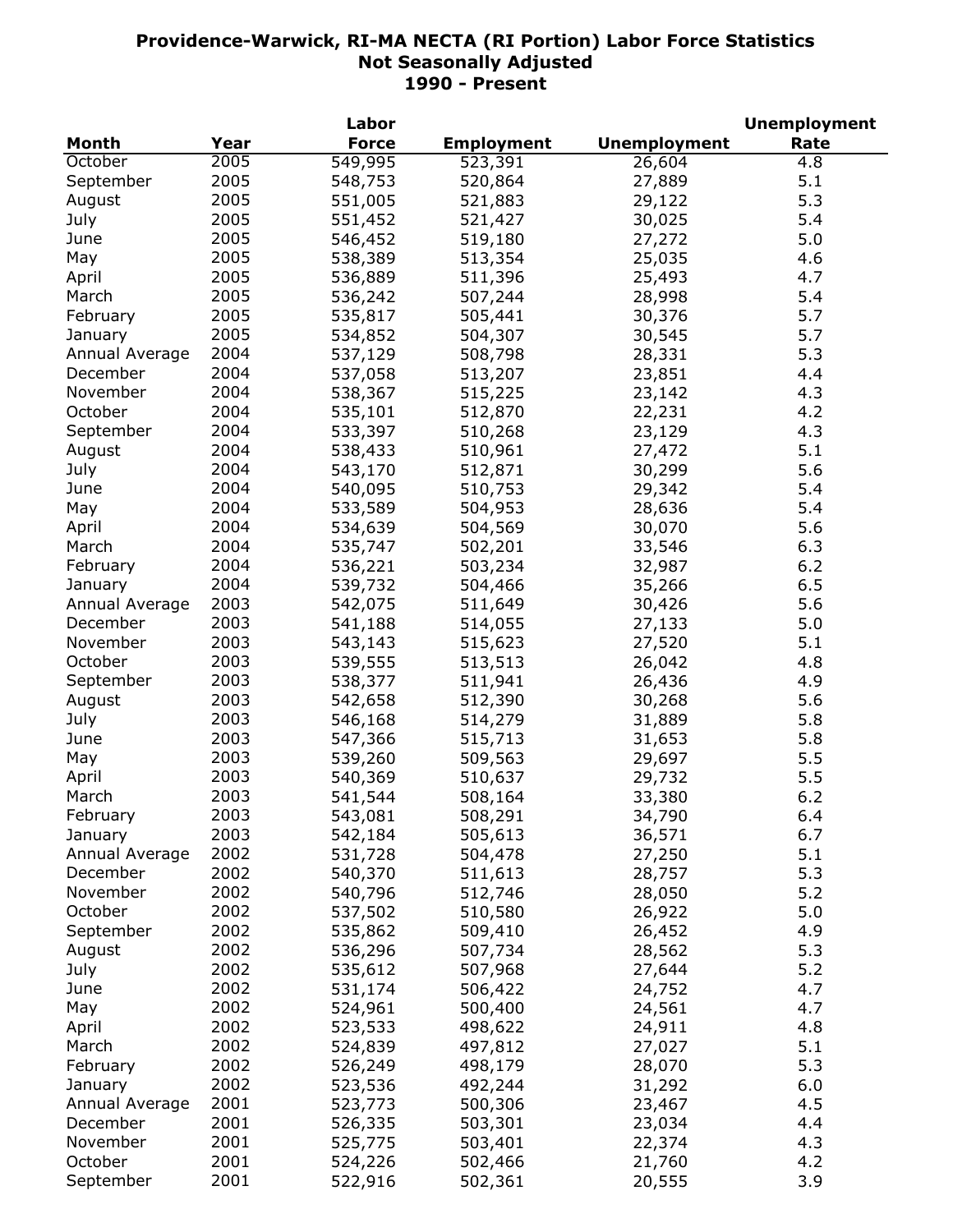|                |      | Labor        |                   |                     | <b>Unemployment</b> |
|----------------|------|--------------|-------------------|---------------------|---------------------|
| <b>Month</b>   | Year | <b>Force</b> | <b>Employment</b> | <b>Unemployment</b> | Rate                |
| August         | 2001 | 523,172      | 499,498           | 23,674              | 4.5                 |
| July           | 2001 | 527,987      | 502,737           | 25,250              | 4.8                 |
| June           | 2001 | 525,786      | 502,084           | 23,702              | 4.5                 |
| May            | 2001 | 518,776      | 496,723           | 22,053              | 4.3                 |
| April          | 2001 | 520,303      | 498,088           | 22,215              | 4.3                 |
| March          | 2001 | 523,463      | 497,703           | 25,760              | 4.9                 |
| February       | 2001 | 522,753      | 497,770           | 24,983              | 4.8                 |
| January        | 2001 | 523,782      | 497,539           | 26,243              | 5.0                 |
| Annual Average | 2000 | 524,890      | 503,793           | 21,097              | 4.0                 |
| December       | 2000 | 525,670      | 508,174           | 17,496              | 3.3                 |
| November       | 2000 | 525,673      | 507,706           | 17,967              | 3.4                 |
| October        | 2000 | 522,855      | 505,480           | 17,375              | 3.3                 |
| September      | 2000 | 521,819      | 503,595           | 18,224              | 3.5                 |
|                | 2000 | 526,664      | 504,294           | 22,370              | 4.2                 |
| August         | 2000 |              |                   | 22,375              | 4.2                 |
| July           | 2000 | 527,545      | 505,170           |                     | 3.9                 |
| June           |      | 527,417      | 507,044           | 20,373              |                     |
| May            | 2000 | 522,538      | 501,966           | 20,572              | 3.9                 |
| April          | 2000 | 523,432      | 504,419           | 19,013              | 3.6                 |
| March          | 2000 | 523,472      | 500,275           | 23,197              | 4.4                 |
| February       | 2000 | 524,923      | 498,681           | 26,242              | 5.0                 |
| January        | 2000 | 526,663      | 498,706           | 27,957              | 5.3                 |
| Annual Average | 1999 | 521,130      | 499,034           | 22,096              | 4.2                 |
| December       | 1999 | 527,841      | 507,658           | 20,183              | 3.8                 |
| November       | 1999 | 528,140      | 507,263           | 20,877              | 4.0                 |
| October        | 1999 | 524,877      | 503,323           | 21,554              | 4.1                 |
| September      | 1999 | 522,820      | 500,969           | 21,851              | 4.2                 |
| August         | 1999 | 525,785      | 502,837           | 22,948              | 4.4                 |
| July           | 1999 | 526,850      | 503,107           | 23,743              | 4.5                 |
| June           | 1999 | 522,826      | 501,765           | 21,061              | 4.0                 |
| May            | 1999 | 516,090      | 496,369           | 19,721              | 3.8                 |
| April          | 1999 | 513,747      | 494,550           | 19,197              | 3.7                 |
| March          | 1999 | 513,642      | 492,297           | 21,345              | 4.2                 |
| February       | 1999 | 513,972      | 489,557           | 24,415              | 4.8                 |
| January        | 1999 | 516,965      | 488,713           | 28,252              | 5.5                 |
| Annual Average | 1998 | 513,999      | 490,451           | 23,548              | 4.6                 |
| December       | 1998 | 519,228      | 500,629           | 18,599              | 3.6                 |
| November       | 1998 | 520,279      | 500,491           | 19,788              | 3.8                 |
| October        | 1998 | 517,253      | 495,475           | 21,778              | 4.2                 |
| September      | 1998 | 516,048      | 493,906           | 22,142              | 4.3                 |
| August         | 1998 | 516,984      | 494,139           | 22,845              | 4.4                 |
| July           | 1998 | 517,563      | 494,547           | 23,016              | 4.4                 |
| June           | 1998 | 514,361      | 492,874           | 21,487              | 4.2                 |
| May            | 1998 | 508,231      | 486,394           | 21,837              | 4.3                 |
| April          | 1998 | 506,727      | 484,023           | 22,704              | 4.5                 |
| March          | 1998 | 509,947      | 481,453           | 28,494              | 5.6                 |
| February       | 1998 | 509,672      | 480,856           | 28,816              | 5.7                 |
| January        | 1998 | 511,690      | 480,625           | 31,065              | 6.1                 |
| Annual Average | 1997 | 513,391      | 485,848           | 27,543              | 5.4                 |
| December       | 1997 | 515,019      | 491,674           | 23,345              | 4.5                 |
| November       | 1997 | 517,270      | 494,189           | 23,081              | 4.5                 |
| October        | 1997 |              | 491,818           |                     | 4.8                 |
|                | 1997 | 516,478      |                   | 24,660              |                     |
| September      | 1997 | 518,391      | 492,645           | 25,746              | 5.0                 |
| August         |      | 520,777      | 493,946           | 26,831              | 5.2                 |
| July           | 1997 | 521,305      | 493,186           | 28,119              | 5.4                 |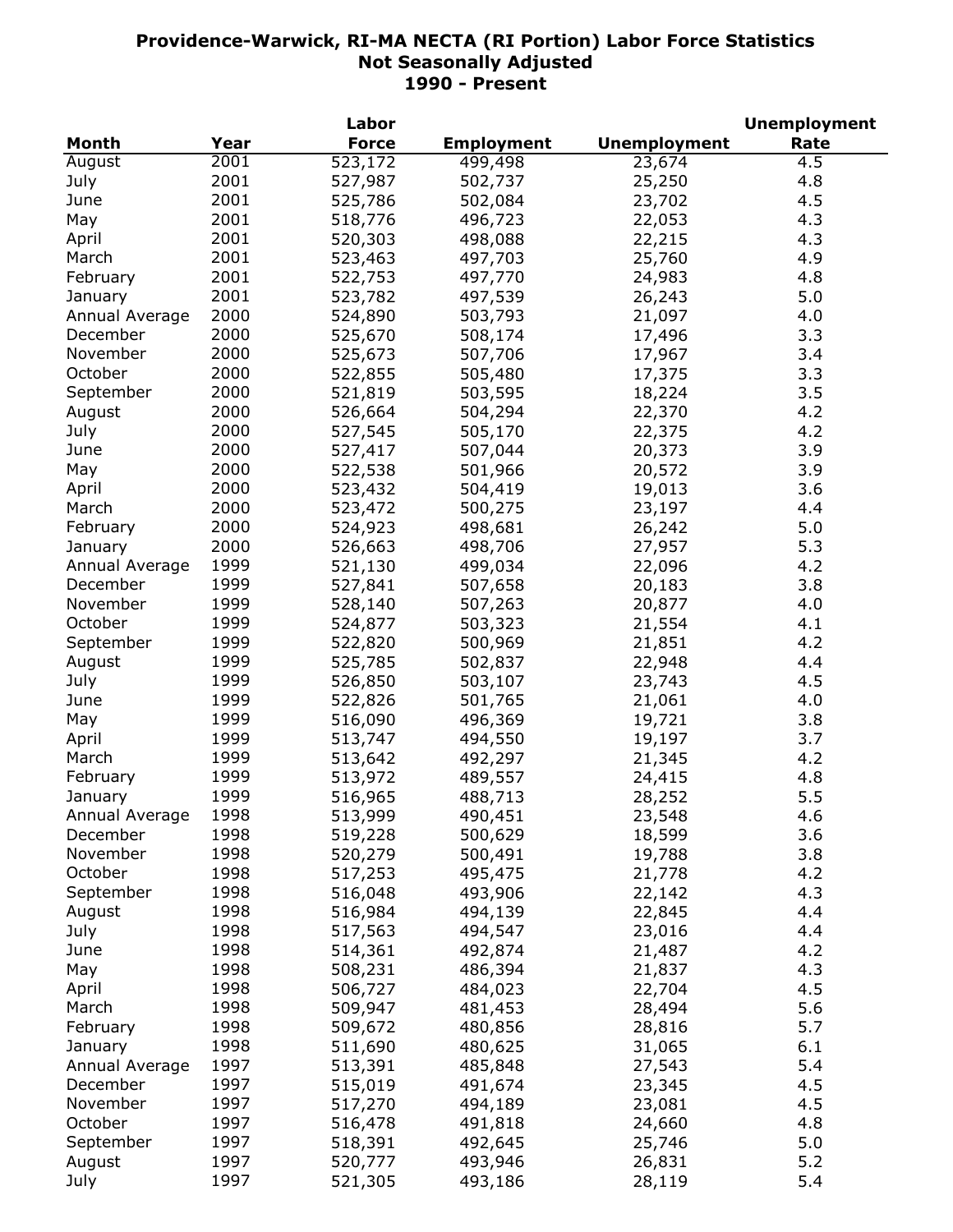|                |      | Labor        |                   |                     | <b>Unemployment</b> |
|----------------|------|--------------|-------------------|---------------------|---------------------|
| <b>Month</b>   | Year | <b>Force</b> | <b>Employment</b> | <b>Unemployment</b> | Rate                |
| June           | 1997 | 517,292      | 489,625           | 27,667              | 5.3                 |
| May            | 1997 | 509,685      | 482,615           | 27,070              | 5.3                 |
| April          | 1997 | 507,138      | 480,298           | 26,840              | 5.3                 |
| March          | 1997 | 507,107      | 476,128           | 30,979              | 6.1                 |
| February       | 1997 | 504,536      | 472,599           | 31,937              | 6.3                 |
| January        | 1997 | 505,700      | 471,458           | 34,242              | 6.8                 |
| Annual Average | 1996 | 501,402      | 474,963           | 26,439              | 5.3                 |
| December       | 1996 | 507,984      |                   |                     | 5.0                 |
|                | 1996 |              | 482,615           | 25,369              |                     |
| November       |      | 509,273      | 484,129           | 25,144              | 4.9                 |
| October        | 1996 | 506,894      | 483,021           | 23,873              | 4.7                 |
| September      | 1996 | 504,846      | 480,718           | 24,128              | 4.8                 |
| August         | 1996 | 505,724      | 481,251           | 24,473              | 4.8                 |
| July           | 1996 | 506,168      | 480,268           | 25,900              | 5.1                 |
| June           | 1996 | 503,104      | 479,564           | 23,540              | 4.7                 |
| May            | 1996 | 495,902      | 471,909           | 23,993              | 4.8                 |
| April          | 1996 | 492,903      | 467,999           | 24,904              | 5.1                 |
| March          | 1996 | 494,833      | 465,536           | 29,297              | 5.9                 |
| February       | 1996 | 494,882      | 462,917           | 31,965              | 6.5                 |
| January        | 1996 | 494,310      | 459,629           | 34,681              | 7.0                 |
| Annual Average | 1995 | 495,040      | 463,398           | 31,642              | 6.4                 |
| December       | 1995 | 496,230      | 470,128           | 26,102              | 5.3                 |
| November       | 1995 | 497,801      | 471,567           | 26,234              | 5.3                 |
| October        | 1995 | 496,812      | 469,013           | 27,799              | 5.6                 |
| September      | 1995 | 496,160      | 466,370           | 29,790              | 6.0                 |
| August         | 1995 | 499,497      | 468,045           | 31,452              | 6.3                 |
| July           | 1995 | 500,792      | 466,787           | 34,005              | 6.8                 |
| June           | 1995 | 496,761      | 464,711           | 32,050              | 6.5                 |
| May            | 1995 | 489,045      | 457,642           | 31,403              | 6.4                 |
| April          | 1995 | 489,549      | 457,472           | 32,077              | 6.6                 |
| March          | 1995 |              |                   |                     |                     |
|                |      | 490,354      | 456,035           | 34,319              | 7.0                 |
| February       | 1995 | 492,807      | 456,851           | 35,956              | 7.3                 |
| January        | 1995 | 494,676      | 456,158           | 38,518              | 7.8                 |
| Annual Average | 1994 | 498,184      | 464,821           | 33,363              | 6.7                 |
| December       | 1994 | 494,385      | 467,357           | 27,028              | 5.5                 |
| November       | 1994 | 498,222      | 469,681           | 28,541              | 5.7                 |
| October        | 1994 | 497,868      | 467,496           | 30,372              | $6.1\,$             |
| September      | 1994 | 496,404      | 465,513           | 30,891              | 6.2                 |
| August         | 1994 | 502,395      | 469,442           | 32,953              | 6.6                 |
| July           | 1994 | 502,184      | 468,597           | 33,587              | 6.7                 |
| June           | 1994 | 500,736      | 469,045           | 31,691              | 6.3                 |
| May            | 1994 | 493,812      | 463,102           | 30,710              | 6.2                 |
| April          | 1994 | 491,876      | 459,613           | 32,263              | 6.6                 |
| March          | 1994 | 496,555      | 458,083           | 38,472              | 7.7                 |
| February       | 1994 | 500,683      | 460,555           | 40,128              | 8.0                 |
| January        | 1994 | 503,088      | 459,368           | 43,720              | 8.7                 |
| Annual Average | 1993 | 506,774      | 468,370           | 38,404              | 7.6                 |
| December       | 1993 | 503,543      | 470,017           | 33,526              | 6.7                 |
| November       | 1993 | 505,603      | 471,523           | 34,080              | 6.7                 |
| October        | 1993 | 505,788      | 470,017           | 35,771              | 7.1                 |
| September      | 1993 | 504,585      | 469,966           | 34,619              | 6.9                 |
|                | 1993 | 510,947      |                   | 35,345              | 6.9                 |
| August         | 1993 |              | 475,602           |                     |                     |
| July           |      | 512,437      | 476,163           | 36,274              | 7.1                 |
| June           | 1993 | 512,679      | 474,860           | 37,819              | 7.4                 |
| May            | 1993 | 505,435      | 467,470           | 37,965              | 7.5                 |